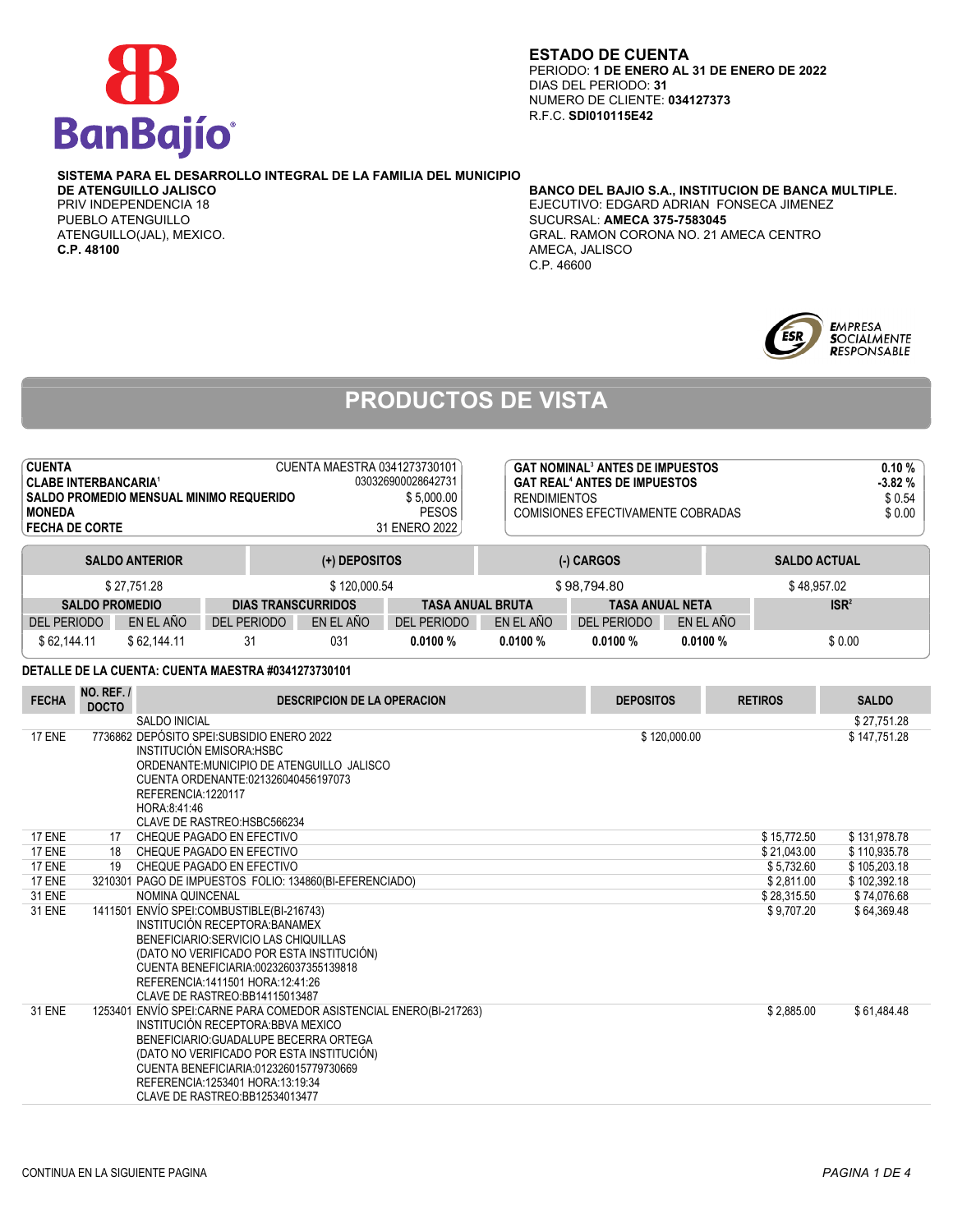

| <b>NO. REF. /</b><br><b>FECHA</b><br><b>DOCTO</b> |                                                                                                                                                                                                                                                  |                     | <b>DESCRIPCION DE LA OPERACION</b>                                                                                                                                                                                                                                                                                                                                                                                                                                                                                    | <b>DEPOSITOS</b>                                                                                                 | <b>RETIROS</b> | <b>SALDO</b>      |
|---------------------------------------------------|--------------------------------------------------------------------------------------------------------------------------------------------------------------------------------------------------------------------------------------------------|---------------------|-----------------------------------------------------------------------------------------------------------------------------------------------------------------------------------------------------------------------------------------------------------------------------------------------------------------------------------------------------------------------------------------------------------------------------------------------------------------------------------------------------------------------|------------------------------------------------------------------------------------------------------------------|----------------|-------------------|
| <b>31 ENE</b>                                     | INSTITUCIÓN RECEPTORA: SCOTIABANK<br>BENEFICIARIO:ESMERALDA SANDYVEL PALOMARES V<br>(DATO NO VERIFICADO POR ESTA INSTITUCIÓN)<br>CUENTA BENEFICIARIA:044326256038569324<br>REFERENCIA: 1267401 HORA: 13:20:46<br>CLAVE DE RASTREO: BB12674013486 |                     | 1267401 ENVÍO SPEI: ALIMENTOS PARA COMEDOR ASISTENCIAL (BI-218833)                                                                                                                                                                                                                                                                                                                                                                                                                                                    |                                                                                                                  | \$12,528.00    | \$48,956.48       |
| <b>31 ENE</b>                                     | INTERESES NETOS DEVENGADOS DE SU CUENTA MAESTRA                                                                                                                                                                                                  |                     |                                                                                                                                                                                                                                                                                                                                                                                                                                                                                                                       | \$0.54                                                                                                           |                | \$48,957.02       |
|                                                   |                                                                                                                                                                                                                                                  |                     |                                                                                                                                                                                                                                                                                                                                                                                                                                                                                                                       | <b>SALDO TOTAL*</b><br>TOTAL DE MOVIMIENTOS EN EL PERIODO                                                        |                | \$48,957.02<br>10 |
|                                                   | <b>SALDO INICIAL \$27.751.28</b><br><b>DEPOSITOS \$120,000.54</b>                                                                                                                                                                                |                     |                                                                                                                                                                                                                                                                                                                                                                                                                                                                                                                       |                                                                                                                  |                |                   |
|                                                   |                                                                                                                                                                                                                                                  | \$98.794.80         | \$48.957.02                                                                                                                                                                                                                                                                                                                                                                                                                                                                                                           | <b>CHEQUES EMITIDOS EN EL PERIODO</b><br><b>CHEQUES EXENTOS DE COMISION</b><br><b>CHEQUES SUJETOS A COMISION</b> |                | 3<br>3<br>0       |
| \$0.00                                            | \$0.00                                                                                                                                                                                                                                           |                     |                                                                                                                                                                                                                                                                                                                                                                                                                                                                                                                       |                                                                                                                  |                |                   |
| <b>RETIROS EN EFECTIVO</b>                        | *COMISIONES                                                                                                                                                                                                                                      | <b>OTROS CARGOS</b> | <b>SALDO ACTUAL</b>                                                                                                                                                                                                                                                                                                                                                                                                                                                                                                   |                                                                                                                  |                |                   |
|                                                   | *LAS COMISIONES NO INCLUYEN IVA, ESTE SE ENCUENTRA<br><b>REPRESENTADO EN LA COLUMNA "OTROS CARGOS"</b>                                                                                                                                           |                     |                                                                                                                                                                                                                                                                                                                                                                                                                                                                                                                       |                                                                                                                  |                |                   |
|                                                   |                                                                                                                                                                                                                                                  |                     | <b>ESTE DOCUMENTO ES UNA REPRESENTACION IMPRESA DE UN CFDI</b>                                                                                                                                                                                                                                                                                                                                                                                                                                                        |                                                                                                                  |                |                   |
|                                                   | <b>NUMERO DE CERTIFICADO</b>                                                                                                                                                                                                                     |                     | <b>LUGAR DE EXPEDICION</b>                                                                                                                                                                                                                                                                                                                                                                                                                                                                                            | <b>FECHA Y HORA DE EXPEDICION</b>                                                                                |                | <b>CODIGO</b>     |
|                                                   | 00001000000404144372                                                                                                                                                                                                                             |                     | LEON, GUANAJUATO                                                                                                                                                                                                                                                                                                                                                                                                                                                                                                      | 2022-02-04T13:25:20                                                                                              |                |                   |
|                                                   | NO. DE SERIE DEL CERTIFICADO DEL SAT<br>00001000000508680266                                                                                                                                                                                     |                     | <b>FOLIO FISCAL</b><br>14CFC5A2-AA51-4C91-899B-5A8C0892325C                                                                                                                                                                                                                                                                                                                                                                                                                                                           | FECHA Y HORA DE CERTIFICACION<br>2022-02-04T13:34:51                                                             |                |                   |
|                                                   | <b>REGIMEN FISCAL</b>                                                                                                                                                                                                                            |                     | <b>METODO DE PAGO</b>                                                                                                                                                                                                                                                                                                                                                                                                                                                                                                 | <b>NUMERO DE CUENTA</b>                                                                                          |                |                   |
|                                                   | 601                                                                                                                                                                                                                                              |                     | PUE TRANSFERENCIA ELECTRONICA                                                                                                                                                                                                                                                                                                                                                                                                                                                                                         |                                                                                                                  |                |                   |
|                                                   |                                                                                                                                                                                                                                                  |                     | <b>SELLO DIGITAL DEL CFDI</b>                                                                                                                                                                                                                                                                                                                                                                                                                                                                                         |                                                                                                                  |                |                   |
|                                                   |                                                                                                                                                                                                                                                  |                     | qmycO+7zYOEQnnNI90yP9w7JtkpLi8BOdrCzt2eGg9yy3GaP17F13XrHGsJ5uISw2kS2xVuVuvY8zZell9suIZebSAKk6D6InDKn2SvjqkROy/6qbCfMrtnY13<br>bdXDMZFU41NK/T+8pctXL6YC0tBySRj6d2XoWocyQevZkhzZ2wGJu8l5Cq6f38iWpMFPxWesEGow+ilQpUQC6hndo6V85EGKS2R+lgQarxXNEDcQ/ctO<br>49Ly/rT6Rr23Cz0qCZgjCOBUJ5ky7v9//DIIENbMdsdp37kP3olyXjImLXht0cOcFVj+jlWl/b2DMJNgbbRYsBdcwZAXCTX5N/6pkvLw==<br><b>SELLO DIGITAL</b><br>mTDuFelWtmWnbrbmzXTn8byibBhtXoihlgZls2yVZ10LCQmDMUl8FhiaSg5Eij0b5PxmmZ5vBNCyx4oyXaM5Ohnsl9JCkYi/13bG110D4llu6ElkFs9QD5ks7 |                                                                                                                  |                |                   |
|                                                   |                                                                                                                                                                                                                                                  |                     | VSI6XAAMKo/APA29m3hbFm7+IID/yYiVPXb+KGY/BxzC75jPYjFvabzIZ2XvfpijogJBim5A7TJ94j80UsWg0w9TOpdZfWuMw49qLGVMXiAF/YHjSOd3My4<br>Z1uUVDNa+msNXRx9Ae3M3mDw7+abQRxsj2oXk3kSD1uCHW4+VvPcVU0NQbA9343QA+lbHupkt+lHtaCj4gOm5Fw8b8soYpmgYdJ5WQ==<br>CADENA ORIGINAL DEL COMPLEMENTO DE CERTIFICACION DIGITAL DEL SAT                                                                                                                                                                                                               |                                                                                                                  |                |                   |
| FvabzlZ2XII                                       |                                                                                                                                                                                                                                                  |                     | 1.1 14CFC5A2-AA51-4C91-899B-5A8C0892325C 2022-02-04T13:34:51 BBA940707IE1 mTDuFelWtmWnbrbmzXTn8byibBhtXoihlgZls2yVZ10LCQmDM<br>Ül8FhiaSg5Eij0b5PxmmZ5vBNCyx4oyXaM5Ohnsl9JCkYi/13bG110D4IIu6ElkFs9QD5ks7VSI6XAAMKo/APA29m3hbFm7+IID/yYiVPXb+KGY/BxzC75jPYj                                                                                                                                                                                                                                                             |                                                                                                                  |                |                   |

#### *CONTINUA EN LA SIGUIENTE PAGINA PAGINA 2 DE 4*



**BANCO DEL BAJÍO, S.A., INSTITUCIÓN DE BANCA MÚLTIPLE RECIBE LAS CONSULTAS, RECLAMACIONES O ACLARACIONES EN SU UNIDAD ESPECIALIZADA DE ATENCIÓN A USUARIOS UBICADA EN BLVD. MANUEL J. CLOUTHIER 402, COL. JARDINES DEL CAMPESTRE,** LEÓN, GTO. CP 37128 Y POR CORREO ELECTRÓNICO UNE@BB.COM.MX Y TELÉFONO 477 740 7875, ASÍ COMO CUALQUIERA DE SUS **SUCURSALES U OFICINAS. EN EL CASO DE NO OBTENER UNA RESPUESTA SATISFACTORIA, PODRÁ ACUDIR A LA COMISIÓN NACIONAL PARA LA PROTECCIÓN Y DEFENSA DE LOS USUARIOS DE SERVICIOS FINANCIEROS EN SU PÁGINA DE INTERNET WWW.CONDUSEF.GOB.MX O EN SU CENTRO DE ATENCIÓN TELEFÓNICA EN EL D.F. Y ÁREA METROPOLITANA AL 5340-0999 Y EL RESTO DE LA REPÚBLICA MEXICANA AL 800 999 80 80. SI AL REVISAR SU ESTADO DE CUENTA EXISTE ALGUNA INCONFORMIDAD, LE AGRADECEREMOS NOS LO HAGA SABER DENTRO DE LOS PRÓXIMOS 90 DÍAS NATURALES CONTADOS A PARTIR DE LA FECHA DE LA OPERACIÓN O DE LAFECHADE CORTE.**

**BANCO DEL BAJÍO, S.A., INSTITUCIÓN DE BANCA MÚLTIPLE. AV. MANUEL J. CLOUTHIER No. 402, COL. JARDINES DEL CAMPESTRE, C.P. 37128, LEON, GTO. CENTRO DE CONTACTO TEL. 477 710 4699. PARA CONSULTA DE INFORMACIÓN SOBRE COMISIONES CON FINES INFORMATIVOS Y COMPARATIVOS FAVOR DE DIRIGIRSE A CONDUSEF www.condusef.gob.mx TEL. 800 999 80 80.**

LA REPRODUCCION NO AUTORIZADA DE ESTE COMPROBANTE CONSTITUYE UN DELITO EN LOS TERMINOS DE LAS DISPOSICIONES FISCALES. CONTRIBUYENTE AUTORIZADO PARA IMPRIMIR SUS PROPIOS COMPROBANTES FISCALES.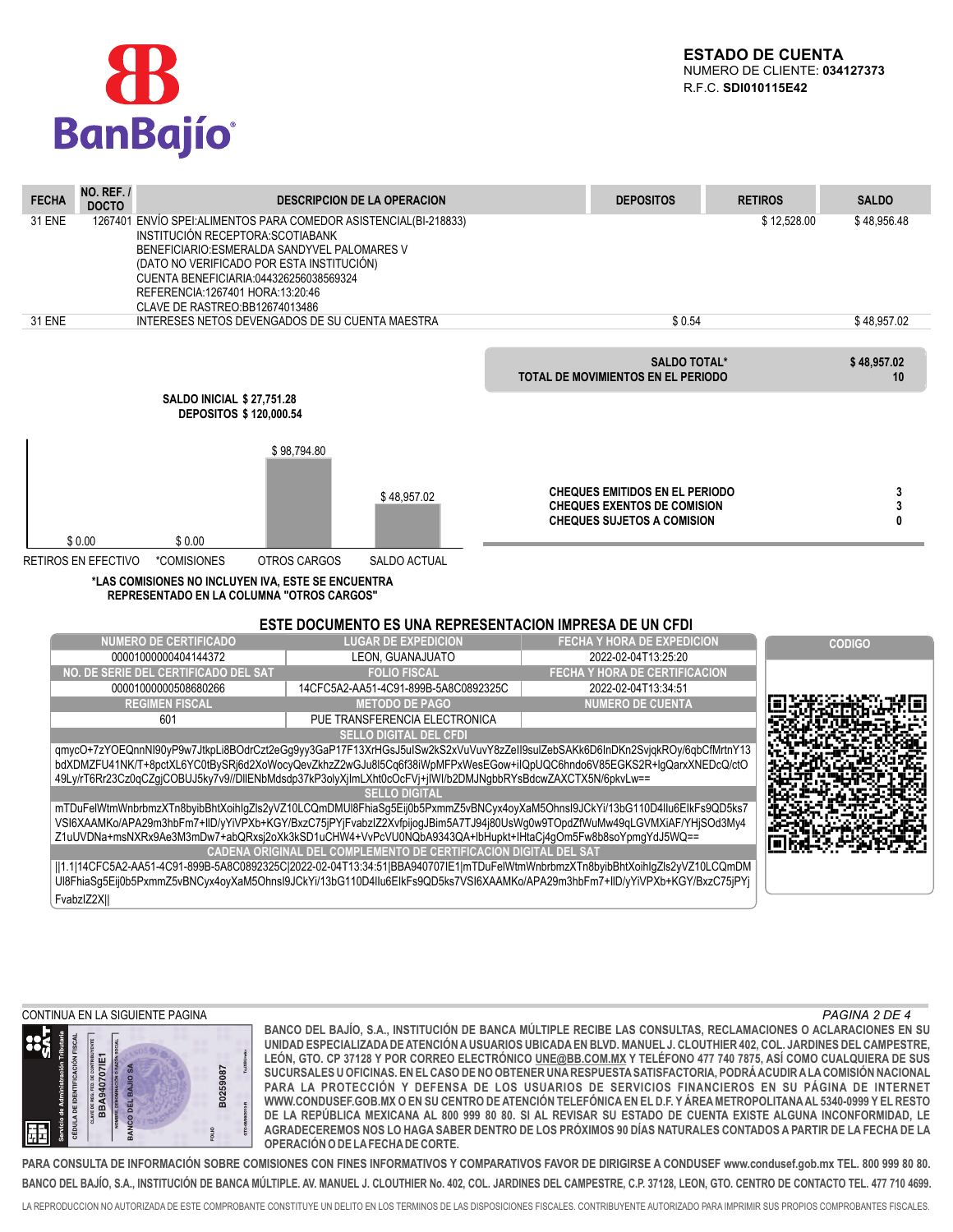

| <b>CUENTA</b><br><b>CLABE INTERBANCARIA<sup>1</sup></b><br><b>SALDO PROMEDIO MENSUAL MINIMO REQUERIDO</b><br><b>MONEDA</b><br><b>FECHA DE CORTE</b><br><b>SALDO ANTERIOR</b> |                       |                    | CUENTA MAESTRA 0341273730102<br>(+) DEPOSITOS                                                                                    | 030326900028729638<br>\$5,000.00<br><b>PESOS</b><br>31 ENERO 2022 | <b>RENDIMIENTOS</b>              | <b>GAT NOMINAL<sup>3</sup> ANTES DE IMPUESTOS</b><br><b>GAT REAL<sup>4</sup> ANTES DE IMPUESTOS</b><br><b>COMISIONES EFECTIVAMENTE COBRADAS</b><br>(-) CARGOS |                     | <b>SALDO ACTUAL</b> | 0.00%<br>$-3.92%$<br>\$0.00<br>\$0.00 |
|------------------------------------------------------------------------------------------------------------------------------------------------------------------------------|-----------------------|--------------------|----------------------------------------------------------------------------------------------------------------------------------|-------------------------------------------------------------------|----------------------------------|---------------------------------------------------------------------------------------------------------------------------------------------------------------|---------------------|---------------------|---------------------------------------|
|                                                                                                                                                                              | \$0.16                |                    |                                                                                                                                  |                                                                   |                                  |                                                                                                                                                               |                     | \$0.16              |                                       |
| <b>SALDO PROMEDIO</b>                                                                                                                                                        |                       |                    | \$0.00<br><b>DIAS TRANSCURRIDOS</b>                                                                                              | <b>TASA ANUAL BRUTA</b>                                           | \$0.00<br><b>TASA ANUAL NETA</b> |                                                                                                                                                               |                     | ISR <sup>2</sup>    |                                       |
| <b>DEL PERIODO</b>                                                                                                                                                           | EN EL AÑO             | <b>DEL PERIODO</b> | EN EL AÑO                                                                                                                        | <b>DEL PERIODO</b>                                                | EN EL AÑO                        | <b>DEL PERIODO</b>                                                                                                                                            | EN EL AÑO           |                     |                                       |
| \$0.16                                                                                                                                                                       | \$0.16                | 31                 | 031                                                                                                                              | 0.0100%                                                           | 0.0100%                          | 0.0100%                                                                                                                                                       | 0.0100%             | \$0.00              |                                       |
| <b>SALDO INICIAL \$ 0.16</b><br>DEPOSITOS \$ 0.00                                                                                                                            |                       |                    |                                                                                                                                  |                                                                   |                                  | TOTAL DE MOVIMIENTOS EN EL PERIODO                                                                                                                            | <b>SALDO TOTAL*</b> |                     | \$0.16<br>$\bf{0}$                    |
| \$0.00<br><b>RETIROS EN EFECTIVO</b>                                                                                                                                         | \$0.00<br>*COMISIONES |                    | \$0.00<br>OTROS CARGOS<br>*LAS COMISIONES NO INCLUYEN IVA, ESTE SE ENCUENTRA<br><b>REPRESENTADO EN LA COLUMNA "OTROS CARGOS"</b> | \$0.16<br><b>SALDO ACTUAL</b>                                     |                                  |                                                                                                                                                               |                     |                     |                                       |

POR EL PERIODO DEL ESTADO DE CUENTA COMPRENDIDO DEL 1 DE ENERO AL 31 DE ENERO DE 2022 NO SE GENERARON MOVIMIENTOS DE DEDUCCION FISCAL, TRASLADO DE IVA O RETENCION DE IMPUESTOS A REPORTAR, POR LO CUAL, NO SE INCLUYE LA CADENA ORIGINAL NI SELLO DIGITAL.

| <b>RESUMEN DE COMISIONES</b> |                                                               |        |        |        |  |  |  |
|------------------------------|---------------------------------------------------------------|--------|--------|--------|--|--|--|
| <b>FECHA</b>                 | <b>TOTAL</b><br><b>CONCEPTO</b><br><b>MONTO</b><br><b>IVA</b> |        |        |        |  |  |  |
|                              | SIN COMISIONES                                                |        |        |        |  |  |  |
|                              | IMPORTE TOTAL DE COMISIONES                                   | \$0.00 | \$0.00 | \$0.00 |  |  |  |

# **RESUMEN DE CARGOS OBJETADOS POR EL CLIENTE**

| <b>FECHA DE TRANSACCION</b> | <b>TIPO DE PRODUCTOS</b> | <b>MONTO EN DISPUTA</b> | <b>DESCRIPCION</b>          |
|-----------------------------|--------------------------|-------------------------|-----------------------------|
|                             |                          |                         | NO EXISTEN CARGOS OBJETADOS |